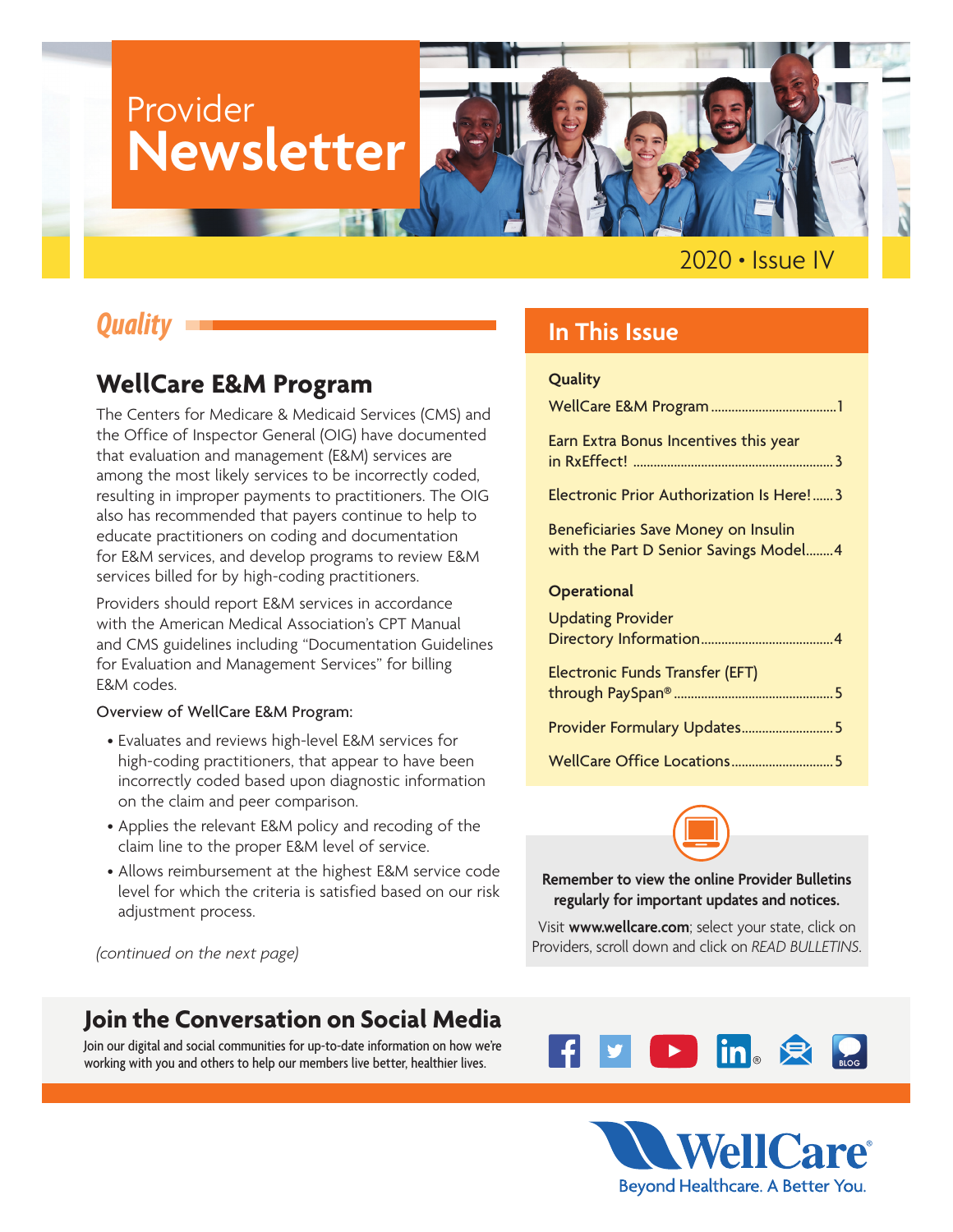## *Quality*

### **WellCare E&M Program** *(continued from the previous page)*

#### ICD-10 Laterality

According to the ICD-10-CM Manual guidelines, some diagnosis codes by definition indicate laterality, specifying whether the condition occurs on the left or right, or is bilateral.

ICD-10 Coding conventions outline guidance in reporting diagnosis code that indicate laterality. If no bilateral code is provided and the condition is bilateral, assign separate codes for both the left and right side. If the side is not identified in the medical record, assign the code for the unspecified side.

#### WellCare will perform two categories of diagnosis editing related to laterality:

- Consistency of Diagnosis-to-Modifier comparison assesses the lateral diagnosis associated to the claim line to determine if the procedure modifier matches the lateral diagnosis.
- Consistency of Diagnosis-to-Diagnosis comparison assesses lateral diagnoses associated to the same claim line to determine if the combination is inappropriate.

#### Excludes 1 Notes



ICD-10-CM has two types of excludes notes. Each type of note has a different definition for use, but they are all similar in that they indicate that codes excluded from each other are independent of each other.

New edits focus on Excludes 1 Notes validation, an Excludes 1 Note indicates that the code excluded should never be used at the same time as the code above the Excludes 1 Note. An Excludes 1 is used when two conditions cannot occur together, such as a congenital form versus an acquired form of the same condition.

#### Anatomical Modifiers

Anatomical modifiers are important in facilitating correct coding for claims processing and data collection. Modifiers may be appended to HCPCS/CPT codes when the clinical circumstances justify the use of the modifier. According to the AMA CPT Manual, the HCPCS Level II Manual and WellCare policy, the anatomic-specific modifiers, such as FA, TA, and LC, designate the area or part of the body on which the procedure is performed.

Certain procedures require an anatomical modifier, i.e., CPT code 13151 repair, complex, eyelids, nose, ears and/or lips; 1.1 cm to 2.5 cm) done on the right upper eyelid requires modifier E3 (upper right eyelid) to be appended.

#### Multiple Procedure Reductions

Under the Medicare Physician Fee Schedule (MPFS), Multiple Procedure Payment Reduction (MPPR) was introduced with the basis that there are savings associated with multiple procedures performed during the same patient encounter. More information is at <https://www.cms.gov/Regulations-and-Guidance/Guidance/Manuals/downloads/clm104c12.pdf>

CMS has added different types of multiple procedure reductions over the years. The Physician Fee has an indicator identifying which type of MPPR applies to each CPT®/HCPCS Level II code.

#### **The multiple procedure indicators are:**

- **Multi Proc 0** = no reduction applies
- **Multi Proc 1** = does not apply to any current codes (was used pre-1995)
- **Multi Proc 2** = standard payment adjustments
- **Multi Proc 3** = endoscopic reductions

#### **Application of MPPR:**

- **Multi Proc 4** = diagnostic imaging reduction
- **Multi Proc 5** = therapy reductions
- **Multi Proc 6** = diagnostic cardiovascular services
- **Multi Proc 7** = diagnostic ophthalmology services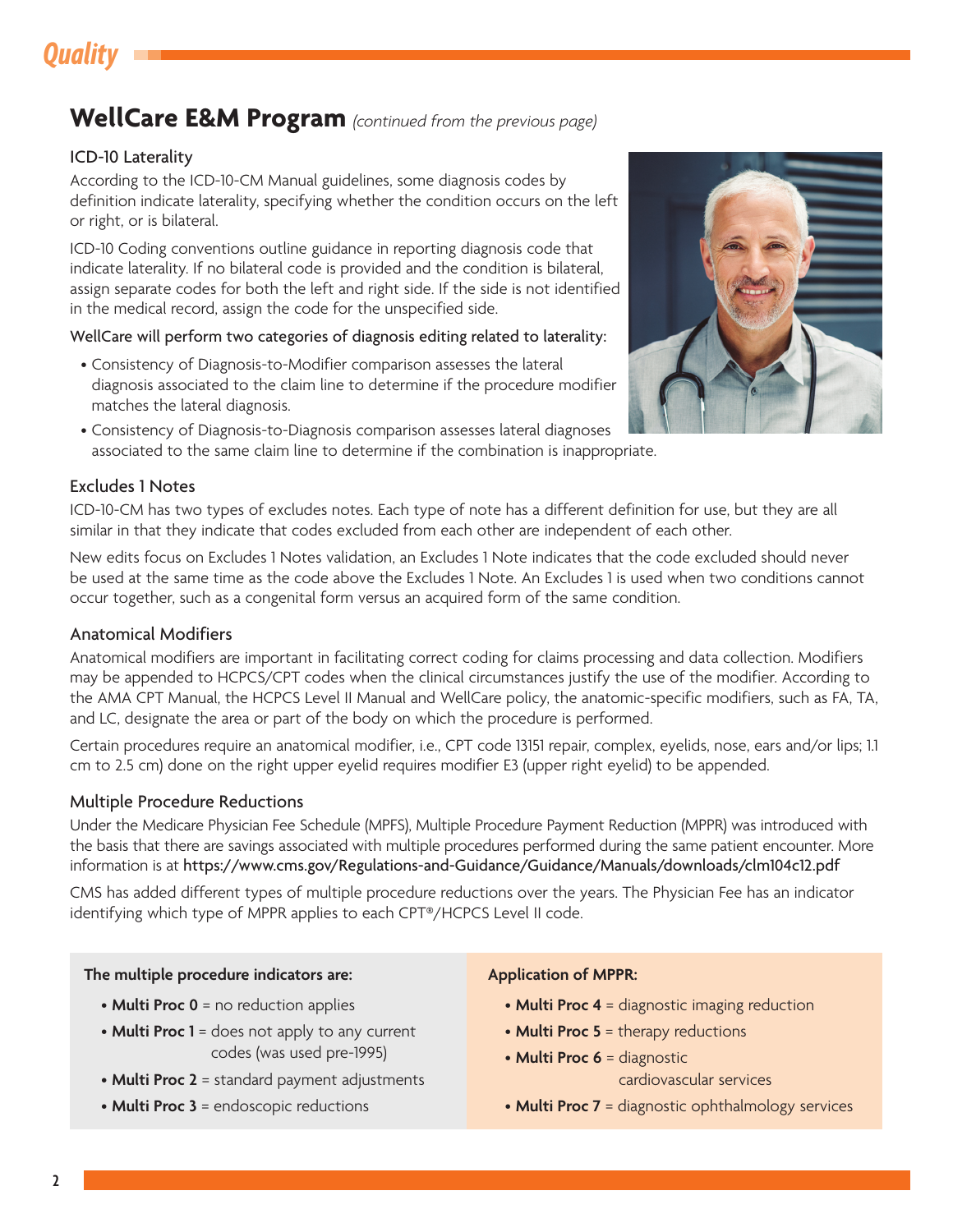*Quality*

### <span id="page-2-0"></span>**WellCare E&M Program** *(continued from the previous page)*

| <b>Multiple Procedure</b><br><b>Reduction Surgery</b><br>(Multiple Procedure<br>Indicator 2-MPFS) | Multiple procedures are ranked in descending order by the Medicare fee schedule<br>amount. Payment is based on 100% of the fee schedule amount (Field 34 or 35) for<br>the highest-valued procedure; and<br>• 50% of the fee schedule amount for the second- through the fifth-highest<br>valued procedures; or<br>• If more than five procedures with an indicator of "2" are billed, pay for the<br>first five according to the rules above and suspend the sixth and subsequent<br>procedures for manual review and payment, if appropriate, "by report." Payment<br>determined on a "by report" basis for these codes should never be less than 50%<br>of the full payment amount. |                   |                      |                    |
|---------------------------------------------------------------------------------------------------|----------------------------------------------------------------------------------------------------------------------------------------------------------------------------------------------------------------------------------------------------------------------------------------------------------------------------------------------------------------------------------------------------------------------------------------------------------------------------------------------------------------------------------------------------------------------------------------------------------------------------------------------------------------------------------------|-------------------|----------------------|--------------------|
|                                                                                                   |                                                                                                                                                                                                                                                                                                                                                                                                                                                                                                                                                                                                                                                                                        | <b>MFS Amount</b> | <b>Total Payment</b> | <b>MPR Payment</b> |
|                                                                                                   | <b>Surgery 1</b>                                                                                                                                                                                                                                                                                                                                                                                                                                                                                                                                                                                                                                                                       | \$520.00          | \$260.00             | <b>Paid 50%</b>    |
|                                                                                                   | <b>Surgery 2</b><br><b>Highest Value</b>                                                                                                                                                                                                                                                                                                                                                                                                                                                                                                                                                                                                                                               | \$750.00          | \$750.00             | Paid 100%          |
|                                                                                                   | <b>Surgery 3</b>                                                                                                                                                                                                                                                                                                                                                                                                                                                                                                                                                                                                                                                                       | \$325.00          | \$162.50             | <b>Paid 50%</b>    |
|                                                                                                   | Total                                                                                                                                                                                                                                                                                                                                                                                                                                                                                                                                                                                                                                                                                  |                   | \$1172.50            |                    |

### **Earn Extra Bonus Incentives this year in RxEffect!**

RxEffect, an innovative quality platform from RxAnte, is offering an additional financial incentive for providers. The RxEffect Bonus Program began in mid-August and runs through the remainder of 2020.

Providers who log into the RxEffect Quality tool and take action with eligible Star Ratings medication opportunities (diabetes, blood pressure, and cholesterol) within the bonus program window are eligible for the incentive.

The RxEffect tool is free for WellCare providers and easy to use. Providers can track their progress through RxEffect to help their patients become adherent to their medications. Active use of the tool has been shown to improve quality measure outcomes.

Looking to improve your office efficiency? Utilizing RxEffect for Appointment Agenda submissions, prioritized target list of patients, and capturing bonus program eligible opportunities in one tool makes it a great workflow solution.



Check out the RxEffect Video here: **<https://www.youtube.com/watch?v=loEKiM7veZQ>**

For more information on RxEffect, please visit the website at **<http://www.rxante.com>** and speak with your WellCare Provider Relations and/or Quality representative.

## **Electronic Prior Authorization Is Here!**

If you haven't already noticed, the CoverMyMeds Electronic Prior Authorization solution for all of our members is live. You can easily sign up for a free account on the CoverMyMeds Prior Authorization Portal. The portal makes it easy to submit fully electronic prior authorization requests for all WellCare Medicare members.

Learn more about Electronic Prior Authorization at **<https://www.covermymeds.com/main/solutions/electronic-prior-authorization/>**

Get started now at **<https://www.covermymeds.com/main/prior-authorization-forms/wellcare/>**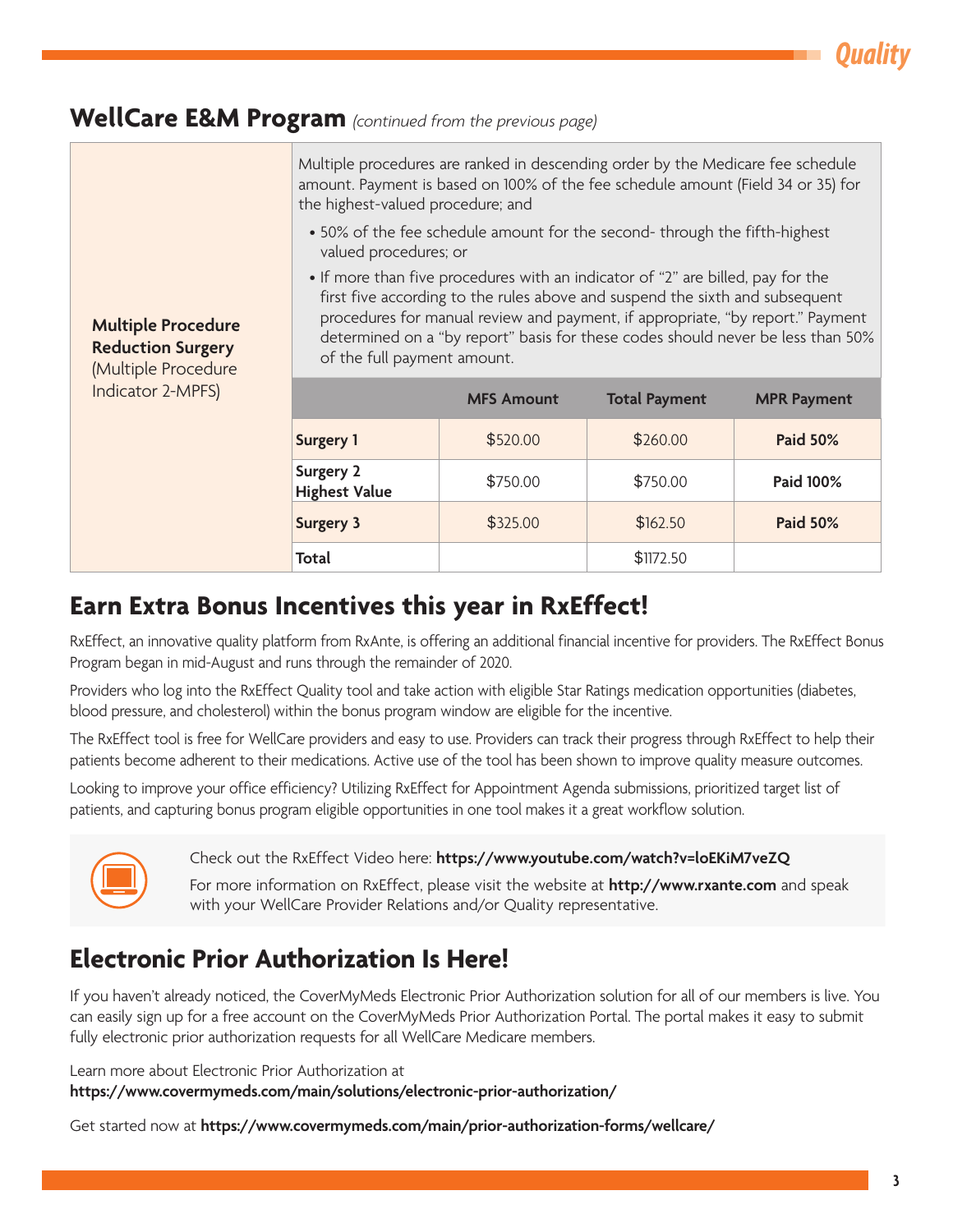### <span id="page-3-0"></span>**Beneficiaries Save Money on Insulin with the Part D Senior Savings Model**

Starting in 2021, WellCare will participate in a new program that will significantly lower the costs of insulin medications. This new benefit caps out-of-pocket insulin costs at \$35 per month for eligible seniors enrolled in select plans. Beneficiaries who take insulin and enroll in a participating plan save an average of \$446 in annual out-of-pocket costs.

The program will make covered insulins available at an affordable and predictable cost throughout the entire year including the deductible, initial coverage and coverage gap phases of the Part D benefit.

WellCare will offer this new benefit on select Part D and Medicare Advantage plans. To find out if your patient is in a participating plan, use the Find My Plan tool to get to the Evidence of Coverage for the patient's plan, where SSM information is detailed.



### **Electronic Funds Transfer (EFT) through PaySpan®**

Five reasons to sign up today for EFT:

- You control your banking information.
- **No** waiting in line at the bank.
- **No** lost, stolen, or stale-dated checks.
- Immediate availability of funds no bank holds!
- **No** interrupting your busy schedule to deposit a check.

Setup is easy and takes about five minutes to complete. Please visit **<www.payspanhealth.com/nps>** or call your Provider Relations representative or PaySpan at **1-877-331-7154** with any questions.

We will only deposit into your account, not take payments out.

### **Updating Provider Directory Information**

We rely on our provider network to advise us of demographic changes so we can keep our information current.

To ensure our members and Care Management staff have up-to-date provider information, please give us advance notice of changes you make to your office phone number, office address or panel status (open/closed). Thirty-day advance notice is recommended.

#### **New Phone Number, Office Address or Change in Panel Status:**



Please call us at **1-855-538-0454**.

Thank you for helping us maintain up-to-date directory information for your practice.



**Community Connections HELP Line** 1-866-775-2192 We offer non-benefit resources such as

help with food rent and utilities

*Quality*

*Operational*